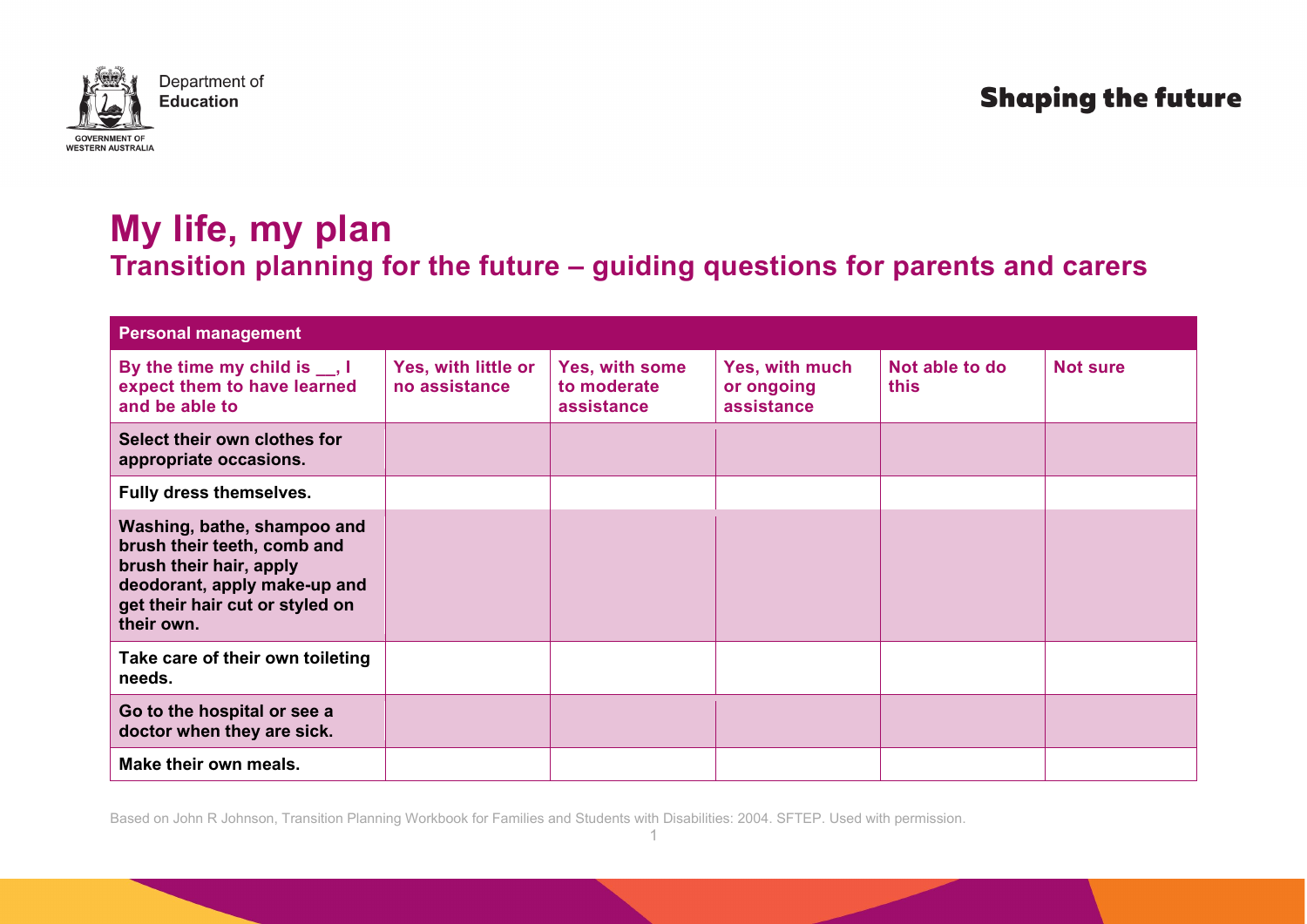|  | Do their own laundry. |  |  |  |
|--|-----------------------|--|--|--|
|--|-----------------------|--|--|--|

| <b>Personal business affairs</b>                                               |                                      |                                             |                                            |                        |                 |  |  |
|--------------------------------------------------------------------------------|--------------------------------------|---------------------------------------------|--------------------------------------------|------------------------|-----------------|--|--|
| By the time my child is __, I<br>expect them to have learned<br>and be able to | Yes, with little or<br>no assistance | Yes, with some<br>to moderate<br>assistance | Yes, with much<br>or ongoing<br>assistance | Not able to do<br>this | <b>Not sure</b> |  |  |
| Manage their own bank<br>account and finances.                                 |                                      |                                             |                                            |                        |                 |  |  |
| Buy or own their own home.                                                     |                                      |                                             |                                            |                        |                 |  |  |
| Buy or own their own vehicle.                                                  |                                      |                                             |                                            |                        |                 |  |  |
| Get a driver's license.                                                        |                                      |                                             |                                            |                        |                 |  |  |
| Perform basic maintenance on<br>vehicle and home.                              |                                      |                                             |                                            |                        |                 |  |  |
| Order and pay for utilities, rent,<br>lease, mortgagee, phone.                 |                                      |                                             |                                            |                        |                 |  |  |

| <b>Friendship and socialising</b>                                                   |                                      |                                             |                                            |                        |                 |
|-------------------------------------------------------------------------------------|--------------------------------------|---------------------------------------------|--------------------------------------------|------------------------|-----------------|
| By the time my child is $\Box$ , I<br>expect them to have learned<br>and be able to | Yes, with little or<br>no assistance | Yes, with some<br>to moderate<br>assistance | Yes, with much<br>or ongoing<br>assistance | Not able to do<br>this | <b>Not sure</b> |
| Go out on a date.                                                                   |                                      |                                             |                                            |                        |                 |
| Be sexually active.                                                                 |                                      |                                             |                                            |                        |                 |
| Get married.                                                                        |                                      |                                             |                                            |                        |                 |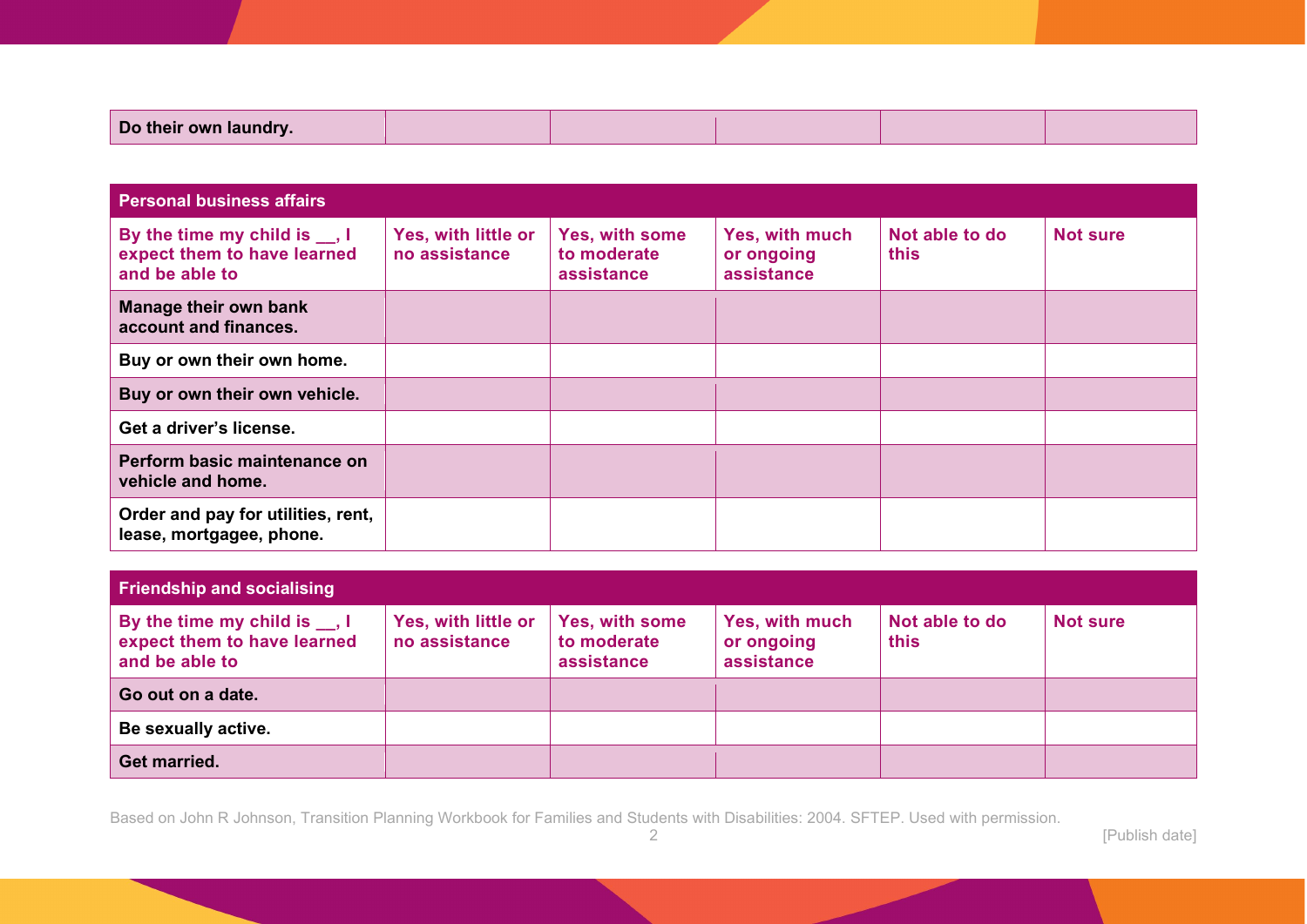| Have children.                                                  |  |  |  |
|-----------------------------------------------------------------|--|--|--|
| Have a combination of friends<br>with and without disabilities. |  |  |  |

| <b>Use public services</b>                                                    |                                      |                                             |                                            |                        |                 |
|-------------------------------------------------------------------------------|--------------------------------------|---------------------------------------------|--------------------------------------------|------------------------|-----------------|
| By the time my child is _, I<br>expect them to have learned<br>and be able to | Yes, with little or<br>no assistance | Yes, with some<br>to moderate<br>assistance | Yes, with much<br>or ongoing<br>assistance | Not able to do<br>this | <b>Not sure</b> |
| Mail letters at the post office.                                              |                                      |                                             |                                            |                        |                 |
| Deposit and withdraw money at<br>a bank.                                      |                                      |                                             |                                            |                        |                 |
| Use an ATM machine and card.                                                  |                                      |                                             |                                            |                        |                 |
| Vote during local, state and<br>national elections.                           |                                      |                                             |                                            |                        |                 |
| Shopping for groceries at                                                     |                                      |                                             |                                            |                        |                 |
| Using a credit card.                                                          |                                      |                                             |                                            |                        |                 |
| Using a mobile phone.                                                         |                                      |                                             |                                            |                        |                 |
| <b>Buying clothes at</b><br>.or other<br>department stores.                   |                                      |                                             |                                            |                        |                 |
| Use public transportation.                                                    |                                      |                                             |                                            |                        |                 |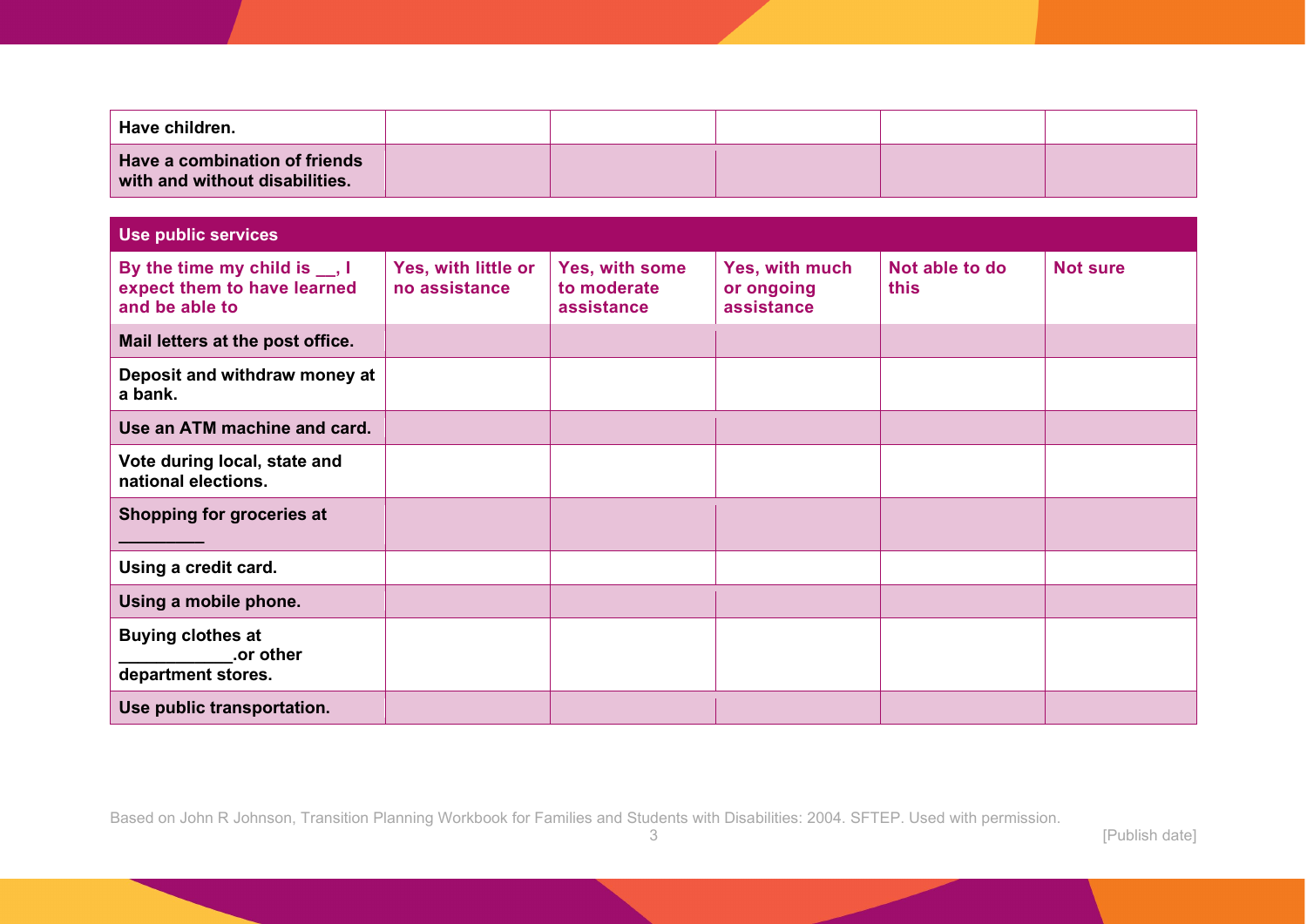| Living arrangements                                                                 |                                      |                                             |                                            |                        |                 |  |  |  |
|-------------------------------------------------------------------------------------|--------------------------------------|---------------------------------------------|--------------------------------------------|------------------------|-----------------|--|--|--|
| By the time my child is $\Box$ , I<br>expect them to have learned<br>and be able to | Yes, with little or<br>no assistance | Yes, with some<br>to moderate<br>assistance | Yes, with much<br>or ongoing<br>assistance | Not able to do<br>this | <b>Not sure</b> |  |  |  |
| Live in their own home or flat.                                                     |                                      |                                             |                                            |                        |                 |  |  |  |
| Sharing a house or flat with<br>friends.                                            |                                      |                                             |                                            |                        |                 |  |  |  |
| Live at home with family and<br>relatives.                                          |                                      |                                             |                                            |                        |                 |  |  |  |
| Live in a group home.                                                               |                                      |                                             |                                            |                        |                 |  |  |  |

| <b>Employment and health care</b>                                                   |                                      |                                             |                                            |                        |                 |
|-------------------------------------------------------------------------------------|--------------------------------------|---------------------------------------------|--------------------------------------------|------------------------|-----------------|
| By the time my child is $\Box$ , I<br>expect them to have learned<br>and be able to | Yes, with little or<br>no assistance | Yes, with some<br>to moderate<br>assistance | Yes, with much<br>or ongoing<br>assistance | Not able to do<br>this | <b>Not sure</b> |
| Be employed full/part time in a<br>regular competitive<br>employment position.      |                                      |                                             |                                            |                        |                 |
| Be employed in a business<br>service.                                               |                                      |                                             |                                            |                        |                 |
| Work in a voluntary capacity.                                                       |                                      |                                             |                                            |                        |                 |
| Earn enough money to support<br>themselves and their family.                        |                                      |                                             |                                            |                        |                 |
| Have health and medical<br>insurance to cover health care<br>and medical costs.     |                                      |                                             |                                            |                        |                 |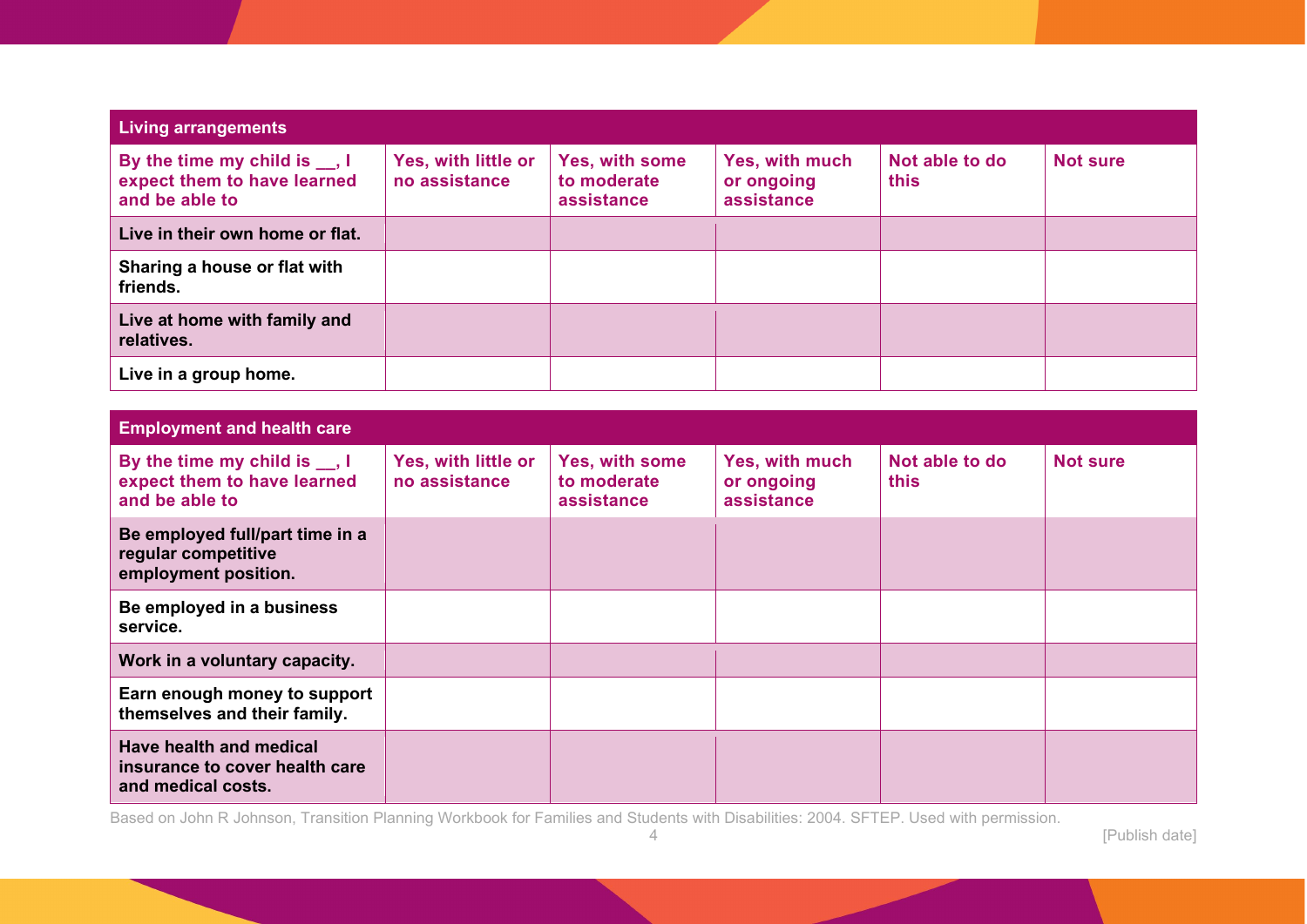| Leisure and recreation                                                                                              |                                      |                                             |                                            |                               |                 |
|---------------------------------------------------------------------------------------------------------------------|--------------------------------------|---------------------------------------------|--------------------------------------------|-------------------------------|-----------------|
| By the time my child is __, I<br>expect them to have learned<br>and be able to                                      | Yes, with little or<br>no assistance | Yes, with some<br>to moderate<br>assistance | Yes, with much<br>or ongoing<br>assistance | Not able to do<br><b>this</b> | <b>Not sure</b> |
| Participate in the same leisure<br>and recreation activities in the<br>home and community as other<br>young adults. |                                      |                                             |                                            |                               |                 |
| Participate in leisure and<br>recreation activities offered to<br>young adults with a disability.                   |                                      |                                             |                                            |                               |                 |
| Participate in a combination of<br>the above.                                                                       |                                      |                                             |                                            |                               |                 |
| Plan and go on a holiday.                                                                                           |                                      |                                             |                                            |                               |                 |

| <b>Community participation</b>                                                      |                                      |                                             |                                            |                        |                 |  |  |  |
|-------------------------------------------------------------------------------------|--------------------------------------|---------------------------------------------|--------------------------------------------|------------------------|-----------------|--|--|--|
| By the time my child is $\Box$ , I<br>expect them to have learned<br>and be able to | Yes, with little or<br>no assistance | Yes, with some<br>to moderate<br>assistance | Yes, with much<br>or ongoing<br>assistance | Not able to do<br>this | <b>Not sure</b> |  |  |  |
| Go to a movie with friends.                                                         |                                      |                                             |                                            |                        |                 |  |  |  |
| Go to a local restaurant and<br>have a meal.                                        |                                      |                                             |                                            |                        |                 |  |  |  |
| Have a drink at a local bar or<br>restaurant with friends.                          |                                      |                                             |                                            |                        |                 |  |  |  |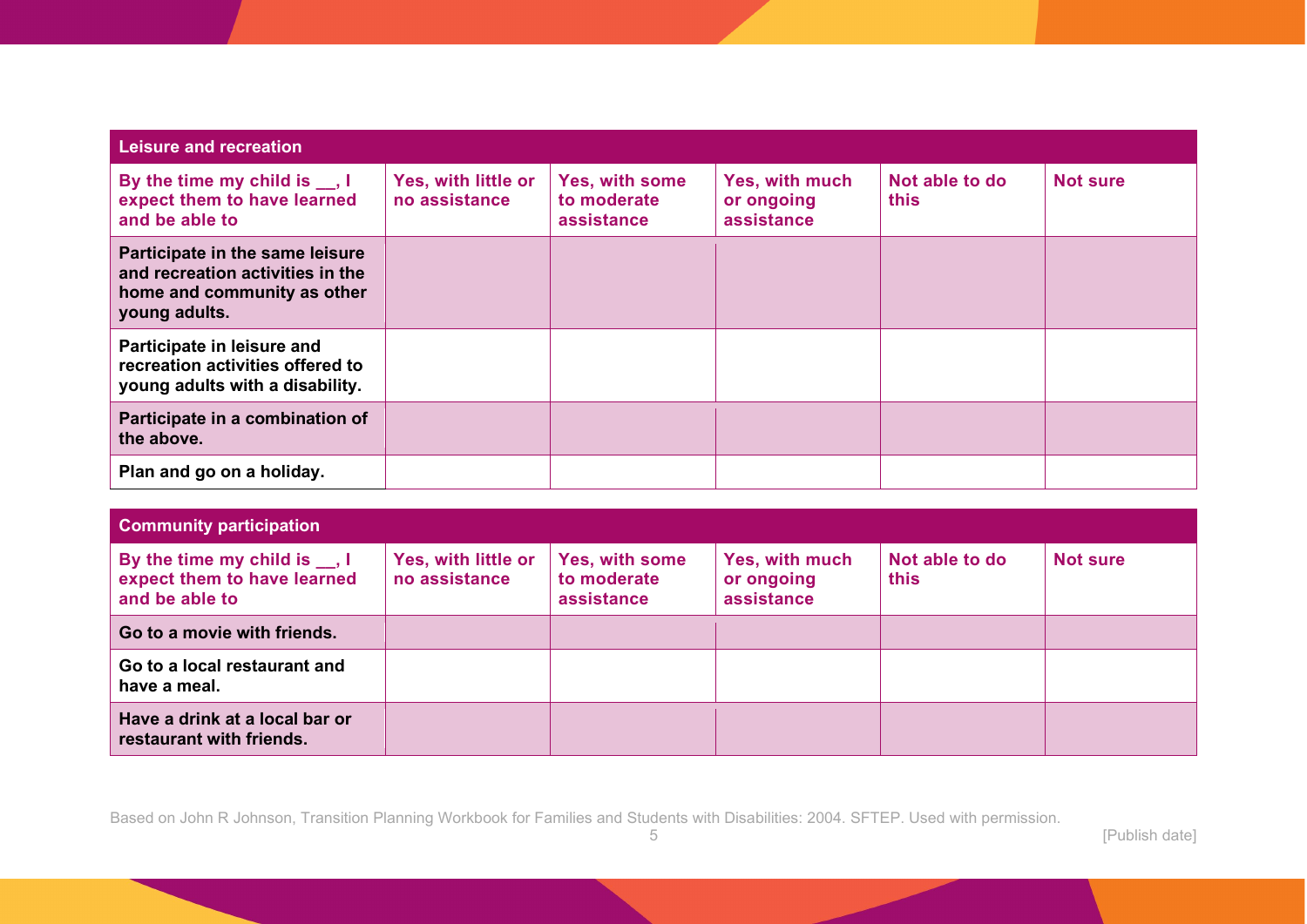| game with<br><b>Attend a</b><br>friends. |  |  |  |
|------------------------------------------|--|--|--|
| Go to church.                            |  |  |  |

| <b>Post-compulsory education</b>                                                                                                                                                             |                                      |                                             |                                            |                        |                 |
|----------------------------------------------------------------------------------------------------------------------------------------------------------------------------------------------|--------------------------------------|---------------------------------------------|--------------------------------------------|------------------------|-----------------|
| By the time my child is $\Box$ , I<br>expect them to have learned<br>and be able to                                                                                                          | Yes, with little or<br>no assistance | Yes, with some<br>to moderate<br>assistance | Yes, with much<br>or ongoing<br>assistance | Not able to do<br>this | <b>Not sure</b> |
| Enrol in and take classes at<br><b>Senior Secondary Collage</b><br><b>TAFE, Adult Education,</b><br>University or with a Private<br><b>Registered Training</b><br><b>Organisation (RTO).</b> |                                      |                                             |                                            |                        |                 |

| <b>Community mobility</b>                                                                                                                  |                                      |                                             |                                            |                        |                 |  |  |  |
|--------------------------------------------------------------------------------------------------------------------------------------------|--------------------------------------|---------------------------------------------|--------------------------------------------|------------------------|-----------------|--|--|--|
| By the time my child is $\Box$ , I<br>expect them to have learned<br>and be able to                                                        | Yes, with little or<br>no assistance | Yes, with some<br>to moderate<br>assistance | Yes, with much<br>or ongoing<br>assistance | Not able to do<br>this | <b>Not sure</b> |  |  |  |
| Use public transportation such<br>as buses, taxis.                                                                                         |                                      |                                             |                                            |                        |                 |  |  |  |
| Get to and from home and<br>work, friends, church, grocery<br>stores, shopping malls and<br>other places in the community<br>on their own. |                                      |                                             |                                            |                        |                 |  |  |  |
| Drive themselves using their<br>own vehicle.                                                                                               |                                      |                                             |                                            |                        |                 |  |  |  |